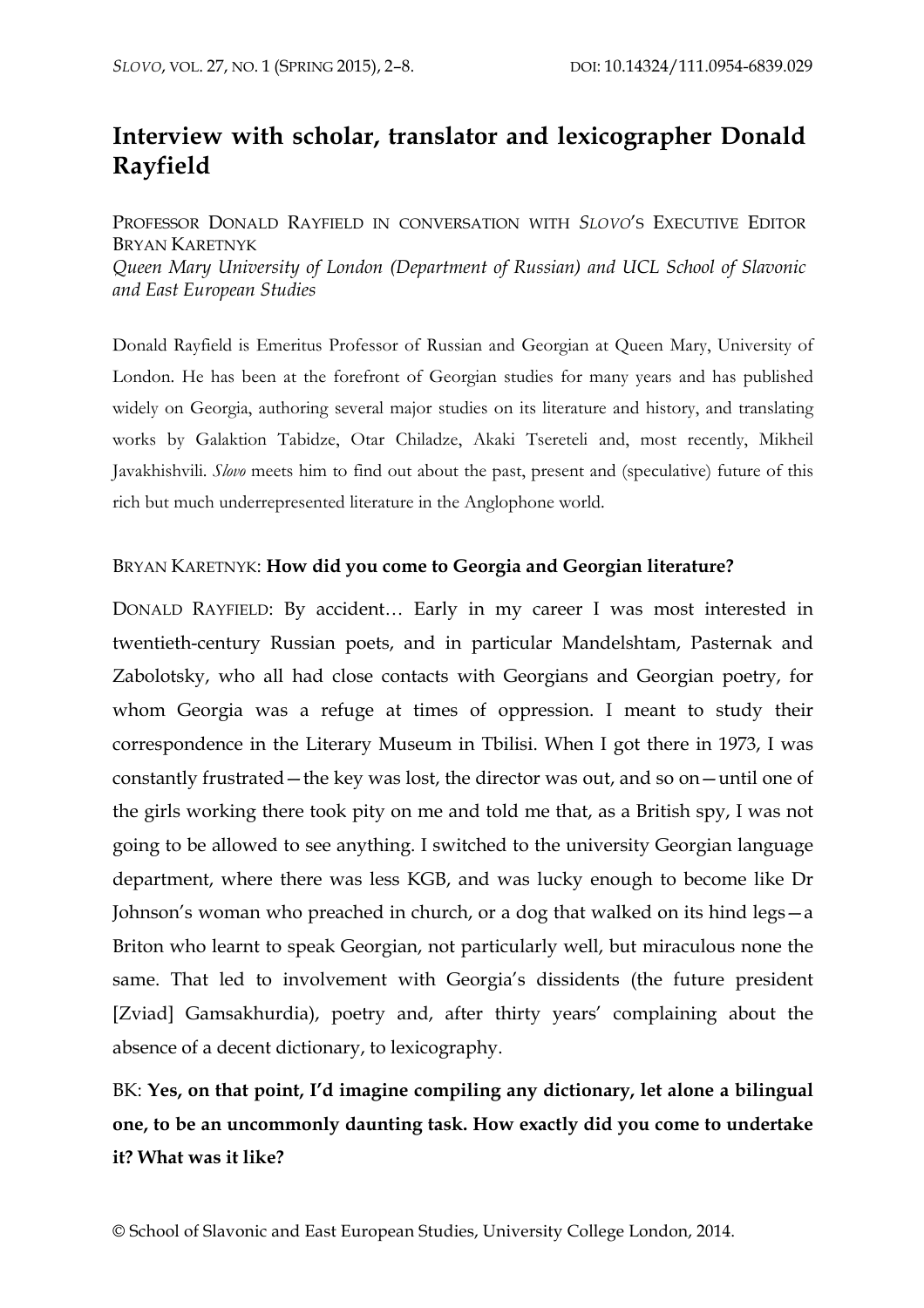DR: First of all, I knew the people in Georgia best able to help: Shukia Apridonidze who had taught me Georgian thirty-five years before and had become the presenter of a TV programme on writing correct Georgian; the linguist Ariane Chanturia, the son of a Scottish mother and Georgian father, then in his eighties, but still perfectly bilingual; a computer expert, Levan Chkhaidze, who had been employed by the Red Army to calculate the casualties of World War III and whose skills were ideal for calculating all the occurrences of Georgian words in the press that were not to be found in the dictionaries; Laurence Broers, a brilliant student who could charm his way into any milieu, from warlords and drug-dealers to bishops and peasants, in search of colloquial jargons; Rusiko Amerijibi-Mullen, a woman who had been married to a Texan long enough to overcome the taboo Georgian women observe about not revealing the language they use when no men are present. Secondly, the Arts Funding councils in 2001 were for the first time biased in favour of lexicography. Thirdly, Leverhulme were willing to award me three years' freedom from other duties to get the project underway. The work is unimaginably extensive, but quite therapeutic, like basket-weaving: I understood why the Oxford English Dictionary was compiled largely with the help of the inhabitants of Broadmoor.

#### BK: **Was your longstanding background in Russian in any way key to accessing Georgian language and literature?**

DR: In a way, yes, because the Georgian intelligentsia in Tsarist and Soviet times was interconnected, even intermarried, with Russia, and in Tbilisi then (if not now) educated Georgians were bilingual in Russian. But it could be a barrier: if you spoke bad Georgian, you were answered in serviceable Russian, whereas learners who knew no Russian made faster progress. As for literature, Russian has only slightly influenced Georgian, which is too rooted in its own medieval writing, its own poetics and in its own folklore to be very susceptible to Russian novels, lyrics or drama.

BK: **Fascinating. In that case, where does Georgia's literary heritage situate itself? What are its historical influences? Can we speak of a 'national character' in Georgian literature?**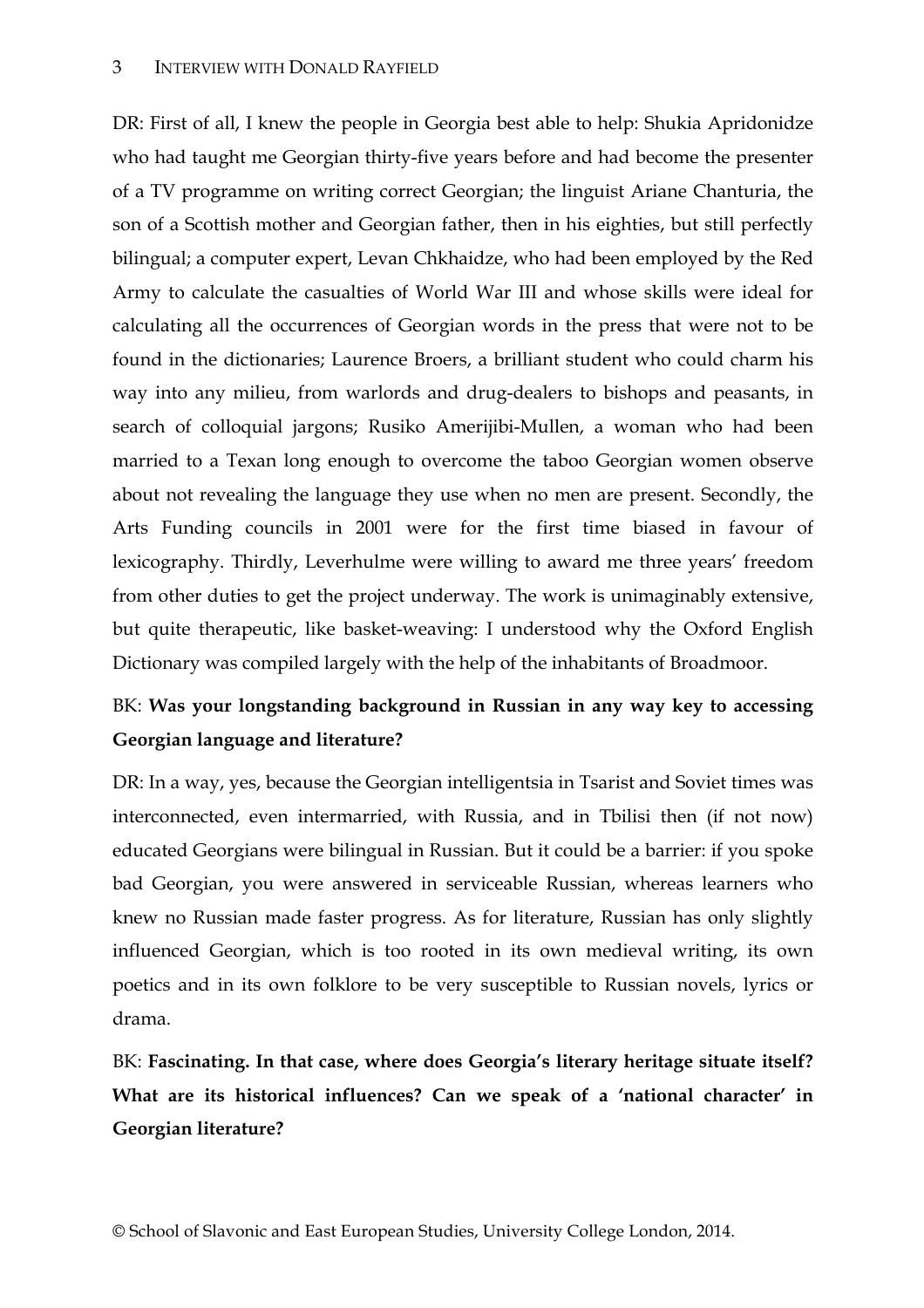DR: Like all nations whose past (in Georgia's case, twelfth century) was more glorious than its present, history is the main concern of Georgian writers, and they (rightly) see their old predicaments constantly repeated — choosing between a western or an eastern tyranny, defending Christian heritage from Islam, maintaining courtly values against commercial ones. The national character is expressed by recreating heroes or lyrical personas in the image of suicidal folk-heroes, Christian martyrs, or desperate defenders of national independence. There still is an Oriental, specifically Persian influence in depictions of hyperbolic love (all those Persian prototypes of Romeos and Juliets: Leila and Majnun, Vis and Ramin) and in a fondness for virtuoso games with rhyme and metre. In the last two decades, English and American influences on the novel and on drama have become noticeable, but the national character remains constant.

### BK: **So did outside influences become more prevalent during the twentieth century? I'm thinking specifically in terms of the effects of Soviet era on the literature. Did it reorient itself in any significant way?**

DR: Soviet influence was lighter than you'd expect, largely because of the state planning involved: Georgians were assigned the role of historical novelists, as they had so much history to digest; literature of socialist construction was written, but all of it is forgettable. Stalin's support of the historical novelist Konstantine Gamsakhurdia allowed some extraordinarily un-Soviet prose to be written. Georgia benefited less from the post-Stalin thaws, and it is not until the late 1960s that the Georgian leadership became nationalist enough to allow real independent novels. The Soviet pattern of 'taking in each other's washing', whereby national novelists who behaved properly were enriched by having translations of their works for a vast Russian readership, benefited Georgians: Russians then appreciated the greater freedom of thinking conceded to Georgians, and the Russian censor never bothered to read a translated work, assuming that the Georgian censor had done his job properly.

#### BK: **How trusting of him… Did any particularly subversive material manage to fall through the cracks?**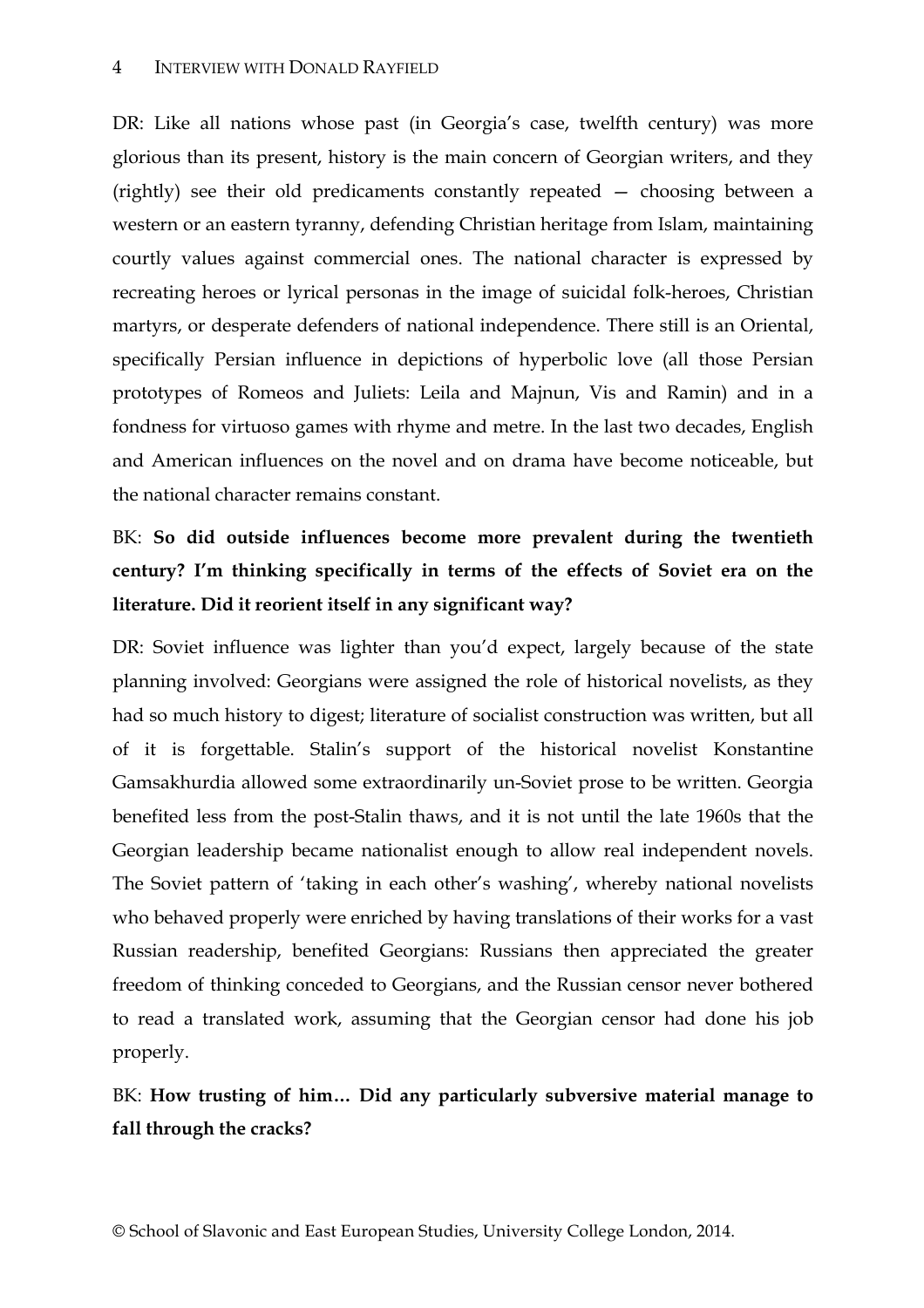DR: It did, because Georgian leaders, even if nominally Communist, allowed themselves the pleasure of dropping spanners in the Soviet works: thus Lavrenti Beria in the 1930s befriended the only true Fascist in Georgia, the novelist Gamsakhurdia [Konstantine Gamsakhurdia, father of former president Zviad Gamsakhurdia—*Slovo*] and let him publish a novel which caricatured Beria himself as an incestuous rapist. Or the Georgian censor would be so stupid as to fail to see the implications of, say, Otar Chiladze's novel about the conquest of Colchis by Jason and the Argonauts as an allegory of the conquest of Transcaucasia by Russians and Soviets; once passed by the Georgian censor, the Russian censor would pass a work without even bothering to read it. Cinema, in which Georgians excelled and which Party bosses, too tired to read, loved, was particularly free: hence the Christian symbolism of *Invocation* and the startling political radicalism of *Repentance* (even though it had to be re-shot because Shevardnadze had the boy-actor shot for attempting a hijack).

BK: **Turning our attention now to the adventures of Georgian literature further abroad… Does the translation of Georgian literature into English really begin with Marjory Wardrop, as is commonly assumed? Do we in fact know whether Wardrop, as Vladimir Nabokov wondered in his review of her translation ['Crystal and Ruby',** *New Republic***, 25 November 1940], worked—at least in part from Russian?**

DR: There were a few samples of Georgian before Marjory Wardrop, largely of ecclesiastical history. The Wardrops were in fact geniuses: although they knew Russian, they worked exclusively from Georgian—the English translation of Rustaveli preceded the first full Russian version. Sadly, very little work followed the Wardrops', except for scholarly versions of the Georgian chronicles. In Moscow a lot of modern Georgian literature was published in English, but these were translations from a Russian version, done by British communists who had forgotten their English.

BK: **In your experience, does Georgian lend itself well to being rendered into English?**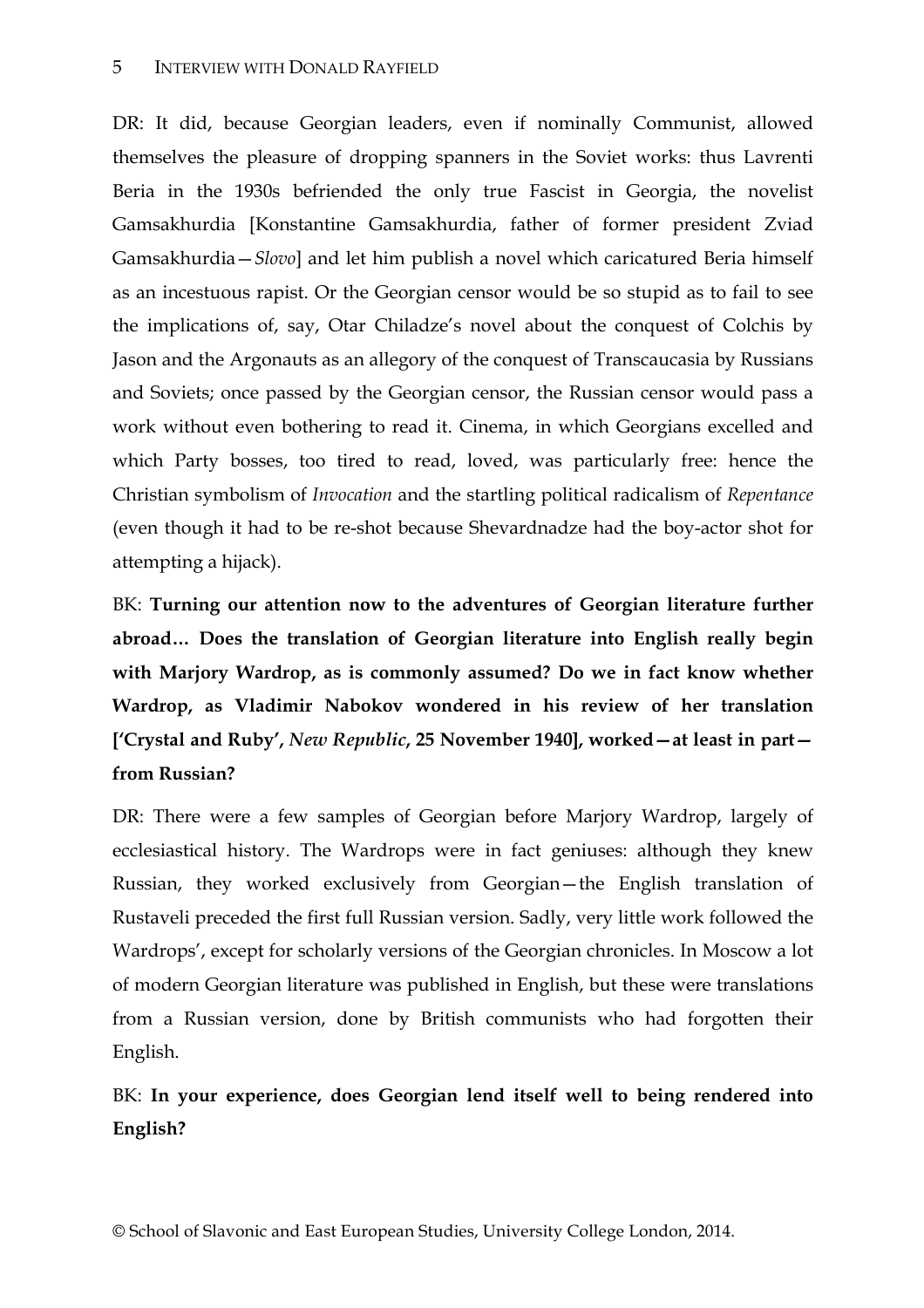DR: No worse than any other major literary language in the Christian tradition: we are not dealing with, say, Japanese or Amerindian languages and cultures, where so many concepts as well as word relationships are alien.

BK: **In addition to your numerous critically acclaimed works on Russian history, literature and culture, you have also written a history of Georgian literature, edited a Georgian–English bilingual dictionary and translated several volumes of Georgian poetry and prose. What are the main challenges in translating from Georgian? In your experience, are they any different from translating, say, Russian literature?**

DR: The main challenges in my view are the lack of resources: really good dictionaries for the use of non-native speakers; the limitations of Google.ge; the paucity of predecessors. The language is, of course, exceptionally rich—it has an unbroken literary tradition of 1,600 years, and many varied dialects and jargons are still alive, especially in the work of novelists. Older Georgian writers often like the obscurity of punning rhymes, and many works exist in manuscripts that have been copied by careless scribes, so that major texts puzzle Georgian critics themselves. But the language itself, with its syntax, like ours, modelled on New Testament Greek, is not insurmountable.

### BK: **How do you view the state of Georgian literature today, both at home and abroad? Have foreign publishers become more supportive, given recent initiatives such as Dalkey Archive's Georgian Literature Series?**

DR: Saakashvili's main achievement was to bring about enough prosperity to make reading, writing and publishing all commercially viable again, after near-death of culture in the 1990s. The theatre and cinema have also recovered. Abroad, Georgian has had less success: Georgian poets are invited to festivals, largely as performers (as are their dancers, singers and film actors). Their drama encounters resistance, although some of the best satire in the world is now being performed in Tbilisi. It is very hard to get publications of Georgian fiction reviewed, let alone marketed. I have personal experience of failure to interest critics and readers with two novels by Otar Chiladze that I still regard as important and interesting. Dalkey Archive has done a lot, but I fear sales have yet to take off. The Georgian Ministry of Culture, like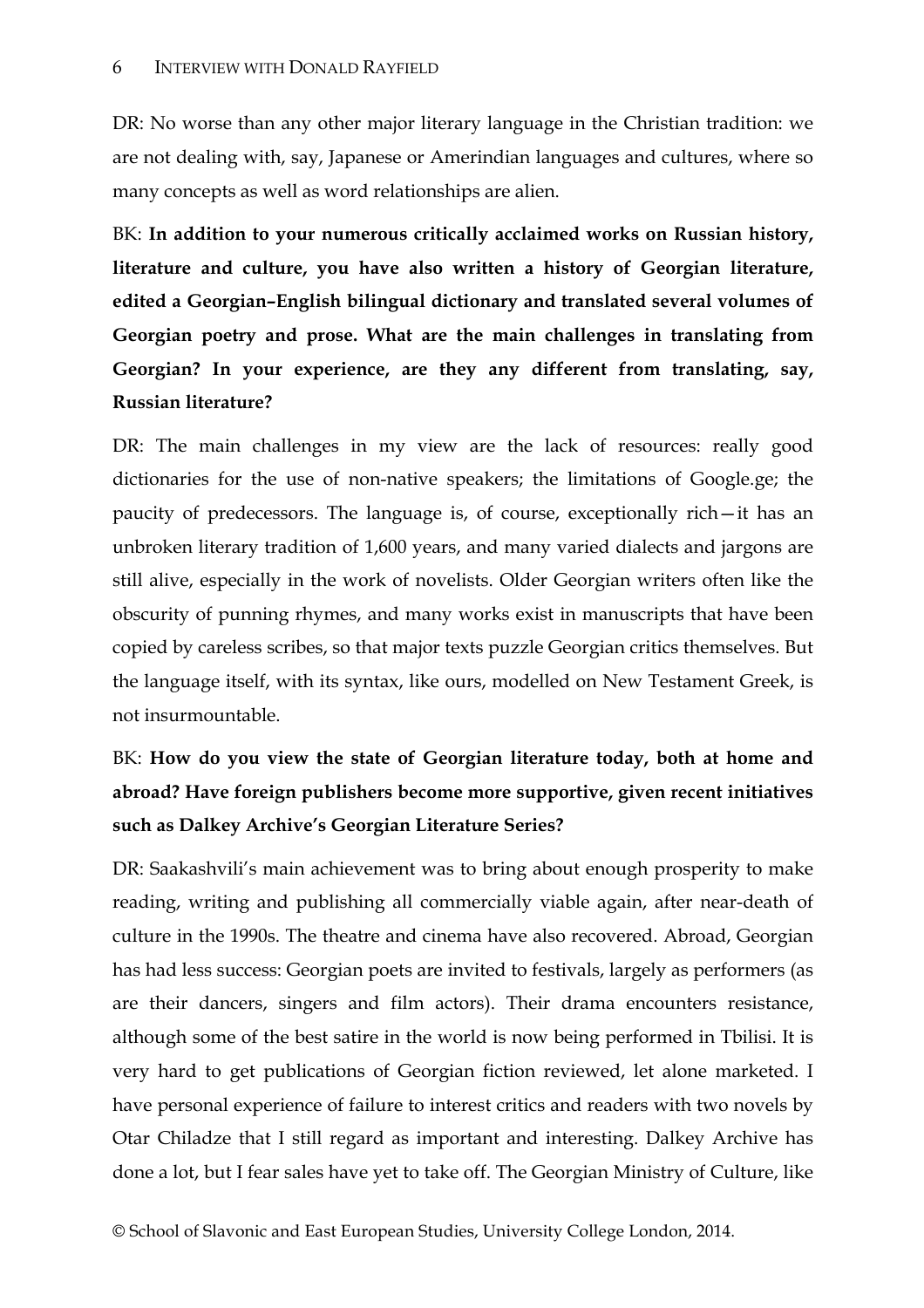many East European ministries, runs a subsidy programme which covers the cost of translation, but the takers are few.

BK: **I suppose, then, the problem is twofold: on the one hand, the reticence of major publishers to take on books that might be seen as risky or unconventional and, on the other, a lack of advocates for the literature. How do you envisage the future of Georgian literature in the English-speaking world?**

DR: One problem is the lack of translators: Georgians themselves dare to make their own translations, but these, however qualified the translator, will never be of acceptable quality, even with pro-active editors; there is an urgent need for more translators, and the best hope for the future will be the bilingual products of mixed marriages.

# BK: **Thank you so much for this fascinating insight into the literature and your own history with it over the years. To conclude, perhaps we might ask you: what, for you, are the pearls of Georgian literature, translated or untranslated?**

DR: The pearls are largely in verse: two eighteenth-century poets, Davit Guramishvili and Besik Gabashvili are known only in Russian translation. Vazha Pshavela, writing in the 1880s to 1910s, is one of the most original poets on earth, especially in his longer poems which seamlessly merge folk heroic poetry with Euripides and Shakespeare. The poets of the 1920 and 1930s—Galaktion and Titsian Tabidze in particular—are little known in English (again, under the Soviets they were competently translated into Russian). As for prose, Georgians tend to suffer from the lack of editors and from the old Russian habit of paying authors by the line: most good twentieth-century novels would benefit from cuts. *Kvachi Kvachantiradze*, which I translated for Dalkey Archive, seems to me the best of all Georgian novels  $$ a rogue novel combining *Bel Ami* and *Till Eugenspiegel*. There is much from the pre-Russian era: the seventeenth-century Rusudaniani, with its tragic frame story of a forlorn queen, consoled by a series of stories; the early-nineteenth-century *Tristam Shandy*-like *Alms-Gathering* by Crown Prince Ioane, which is a mixture of encyclopaedia and free-association novel-writing. One day, perhaps, a poet translator will find a way of rendering *The Knight in the Panther's Skin*. Wardrop's